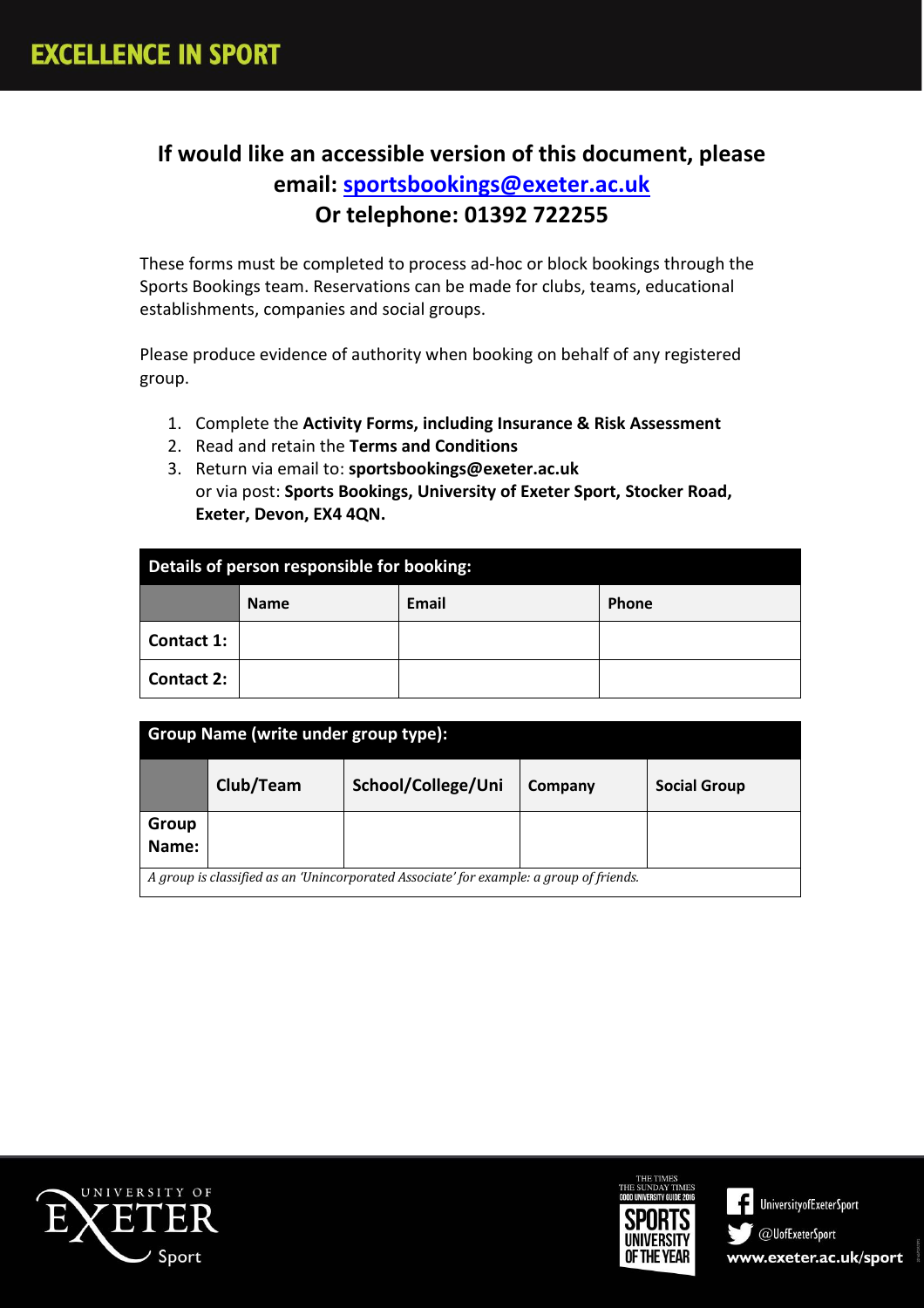## **Facility Request**

Please detail as much information about your request as possible. If you wish to discuss further options, then please call the Bookings Team on: **01392 724432** or **01392 722255**.

| <b>Facility</b> | <b>Activity</b> | <b>Possible dates</b> | <b>Possible times</b> |
|-----------------|-----------------|-----------------------|-----------------------|
|                 |                 |                       |                       |
|                 |                 |                       |                       |
|                 |                 |                       |                       |
|                 |                 |                       |                       |
|                 |                 |                       |                       |

| <b>Additional requirements</b>                                                                                                                                                                |                |  |  |
|-----------------------------------------------------------------------------------------------------------------------------------------------------------------------------------------------|----------------|--|--|
| <b>Additional parking</b>                                                                                                                                                                     | Please<br>tick |  |  |
| Chairs / tables                                                                                                                                                                               | Please<br>tick |  |  |
| Accessibility                                                                                                                                                                                 | Please<br>tick |  |  |
| Accommodation or<br>hospitality                                                                                                                                                               | Please<br>tick |  |  |
| <b>Additional Information</b>                                                                                                                                                                 |                |  |  |
|                                                                                                                                                                                               |                |  |  |
|                                                                                                                                                                                               |                |  |  |
|                                                                                                                                                                                               |                |  |  |
| The Sports Park has a car park that is chargeable for 2 hour periods - Mon to Fri until 18:00.<br>St Luke's Sports Centre does not have a dedicated customer car park Mon to Fri until 18:00. |                |  |  |

#### **Insurance**

| <b>Insurance</b>                                           |  | <b>Expiry Date</b> Policy Amount Insurance | <b>Details</b> |
|------------------------------------------------------------|--|--------------------------------------------|----------------|
| <b>Confirmation of Public</b><br>liability (please email a |  |                                            |                |
| copy to sportsbookings                                     |  |                                            |                |
| @exeter.ac.uk)                                             |  |                                            |                |
| N/A                                                        |  |                                            |                |
| 'Unincorporated Associate' may tick N/A as applicable      |  |                                            |                |



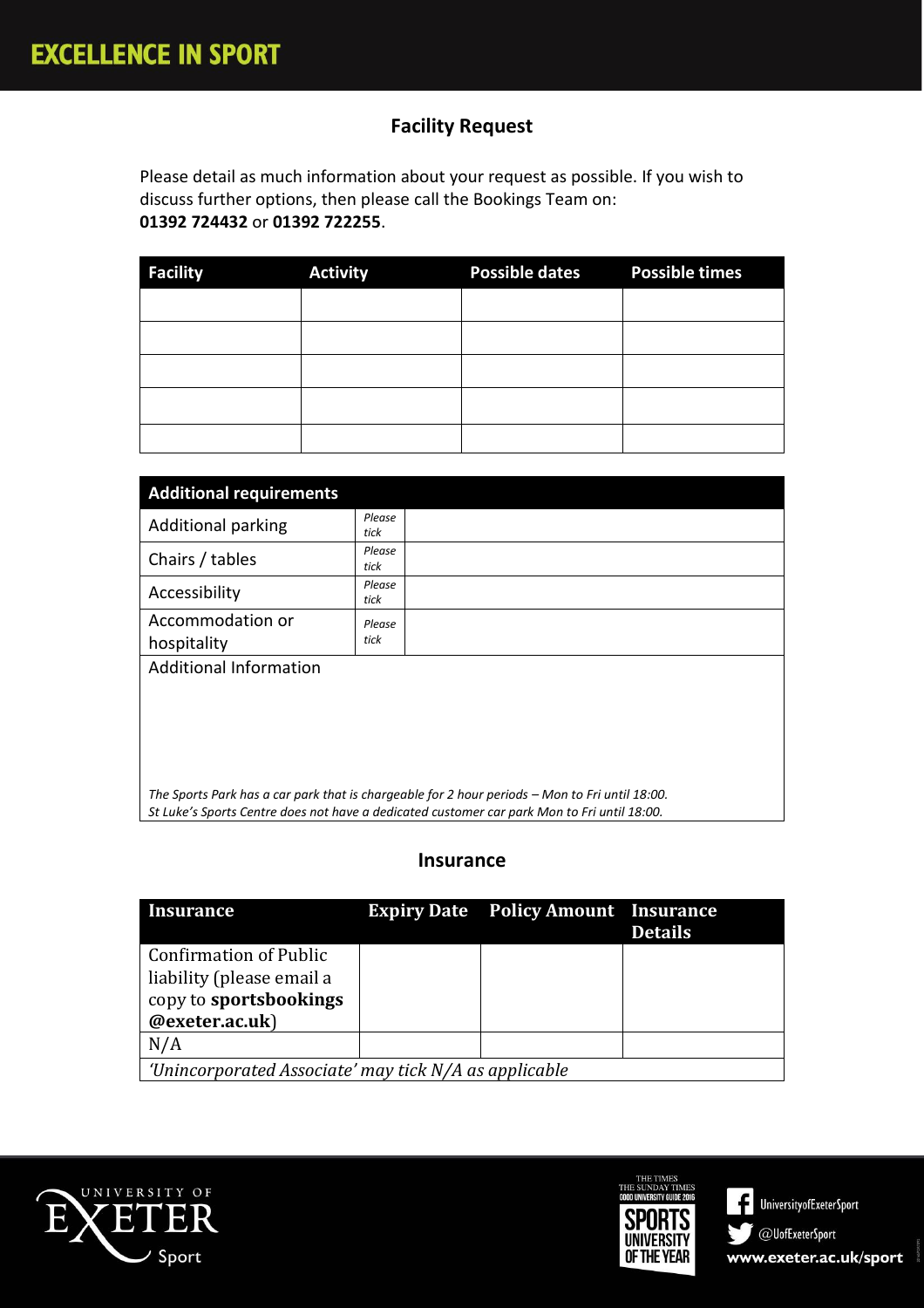### **Risk Assessment**

Please tick to confirm copies of the following (as appropriate) are attached and will be sent to: **[sportsbookings@exeter.ac.uk.](mailto:sportsbookings@exeter.ac.uk)** If these are not applicable, please type N/A.

| <b>Relevant Information</b>               | <b>Attached/Emailed - Please Tick as</b><br>appropriate |
|-------------------------------------------|---------------------------------------------------------|
| <b>Coaching Certificates</b>              |                                                         |
| Details of Governing Body for Sport,      |                                                         |
| including accreditations and affiliations |                                                         |
| Lifeguard                                 |                                                         |
| <b>Child Protection Policy</b>            |                                                         |
| <b>DBS Checks</b>                         |                                                         |
| Health & Safety Policy                    |                                                         |
| <b>Risk Assessment</b>                    |                                                         |
| Details of Governing Body for Sport,      |                                                         |
| including accreditations and affiliations |                                                         |

Please note: If you have compiled a comprehensive risk assessment including each of the below hazards, please email a copy to: **[sportsbookings@exeter.ac.uk](mailto:sportsbookings@exeter.ac.uk)** If fully documented you may go straight to the signed declaration at the end of this document.

#### **If you have not yet performed a risk assessment,** please complete the following:

|                | <b>Health &amp; Safety questionnaire</b>                        | Details (type in boxes below or<br>attach to return email) |
|----------------|-----------------------------------------------------------------|------------------------------------------------------------|
|                | Will your booking increase fire risk?                           |                                                            |
|                | If yes, how so, and how will you mitigate this risk?            |                                                            |
|                | Please list any hazardous substances that your group/           |                                                            |
| $\overline{2}$ | club stores or uses.                                            |                                                            |
|                | Explain how the risks associated with these substances          |                                                            |
|                | will be reduced?                                                |                                                            |
|                | A qualified first aider and basic first aid kits are accessible |                                                            |
|                | withing our Sports Facilities.                                  |                                                            |
| 3              | Are these first aid provisions sufficient for your              |                                                            |
|                | booking?                                                        |                                                            |
|                | If not, please provide additional details.                      |                                                            |